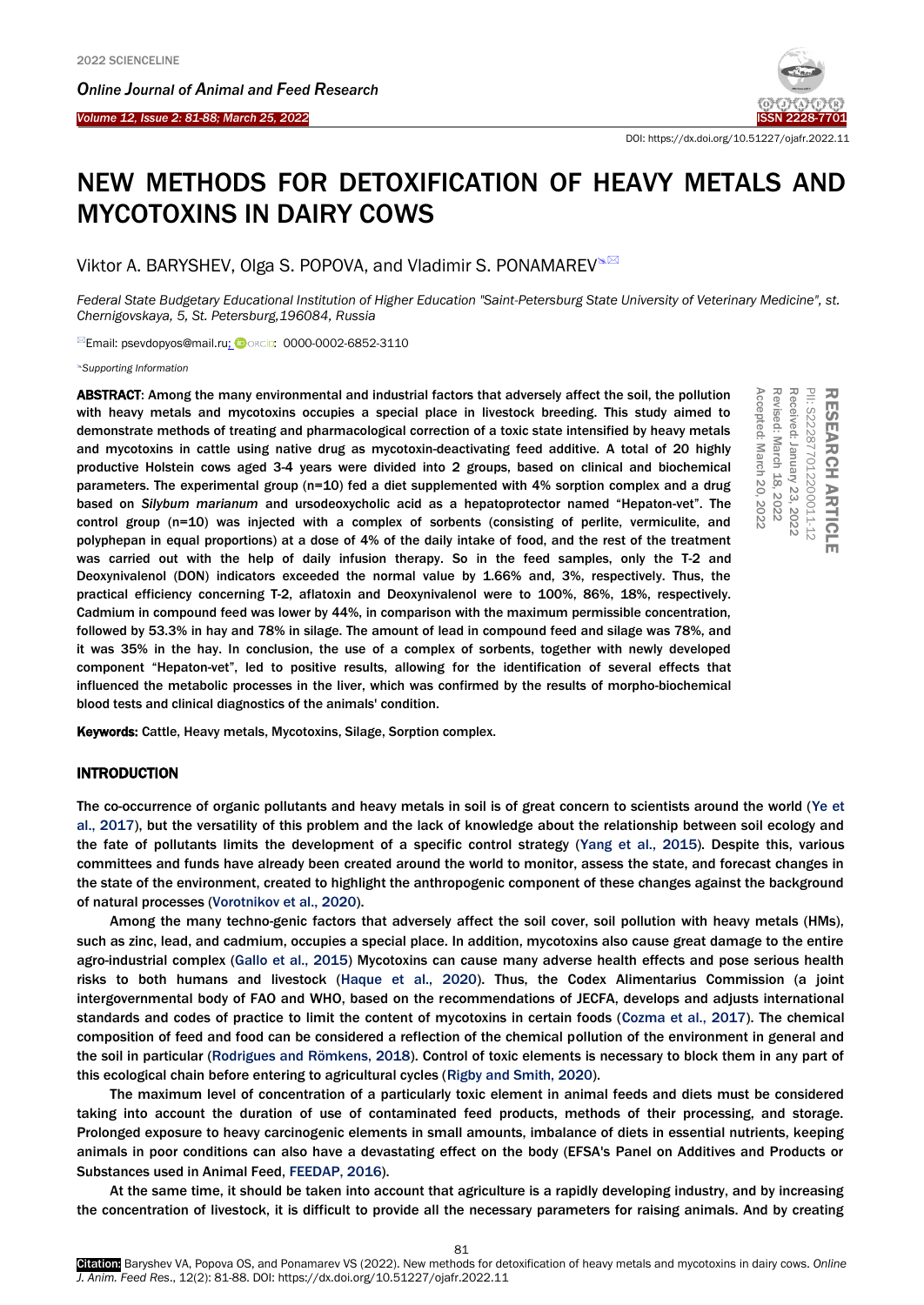natural conditions of detention, it is impossible to ensure the pace of production. Thus, to obtain high results, it is necessary to strike a balance between the desired profit and the physiological capabilities of animals. Particularly in cattle rearing, mismanagement of feeding program and dietary contaminations with heavy metals and mycotoxin often leads to metabolic disorders of the liver (Kan and Meijer, 2007; Semenenkoet al., 2017). Degenerative obesity of the liver, leading to necrosis of hepatocytes and their disintegration with subsequent autolysis, can occur with chronic intoxication with spoiled silage with a high content of butyric acid, vegetable and mineral poisons such as alkaloids, lupine, phosphorus, arsenic, mercury, as well as feeding animals with residues technical feed processing (Dhama et al., 2015).

In the case of oral poisoning, the absorption of heavy metals occurs in an ionized form in the duodenum and the initial section of the jejunum (Foulkes, 2000). In the blood, metals circulate in the form of ions in combination with amino acids, forming a strong bond with blood proteins, therefore, within several months, metals are distributed and deposited in all organs (Elder et al., 2015; Oymak et al., 2017). Especially in large quantities, metals and arsenic accumulate in the kidney and liver tissues, because. They have an increased content of metallothionein protein, rich in thiol groups (Blanco-Penedo et al., 2006). The excretion of metals occurs through the kidneys, liver, sweat, and salivary glands, which is accompanied by damage to these organs and tissues (Lehman-McKeeman, 2008).

There is a natural relationship between the toxicity of a metal and its physicochemical properties (Jaishankar et al., 2014), such as: the higher the atomic weight of the metal, the more toxic its preparations; the stronger the association with proteins, the higher the toxicity; organic metal compounds are more toxic than inorganic ones; as the valency of a metal decreases, its toxicity increases; with an increase in the degree of dissociation of the metal salt, toxicity increases.

When animals fed by diets contaminated with toxicogenic fungi, mycotoxins can be detected in meat and dairy products (Yang et al., 2020). The mechanism of their action is due to the blocking of vital amino acids - alanine, tyrosine, tryptophan and the formation of amines, which, even in small quantities, can adversely affect blood vessels.In acute poisoning, for example, with aflatoxin, the target organ is the liver, in which necrosis and fatty degeneration develop, and in chronic poisoning, cirrhosis, and primary cancer (Burcham, 2014).

Detoxification of mycotoxins and heavy metal in feed is a new challenge of feed producing companies (Elliott et al., 2020; Neculai–Valeanu et al., 2020). Thus, present study offers a treatment regimen with native drugs (plant-based medicines) that will reduce overall intoxication and obtain high-quality environmentally friendly products. The purpose of this study is to demonstrate new ways of treating and pharmacological correction of a toxic state intensified by heavy metals and mycotoxins in cattle using native drugs.

#### MATERIALS AND METHODS

In present experiment, the content of mycotoxins was determined by enzyme-linked immunosorbent assay (ELISA) on Agra Quant kits (Agra Quant® Deoxynivalenol ELISA test, Australia).To quantitatively characterize the sorption capacity of the sorption complex (perlite, vermiculite, and polyphepan), the indicator "Practical efficiency factor - PKPD" was adopted. The sorbent capacity is determined as a percentage, by the difference between adsorption and desorption. Sorption of mycotoxins was determined quantitatively at different pH, simulating the change in the acidity of the environment in the digestive tract of animals. The percentage of adsorption and desorption was measured during the in vitro test. Heavy metals in feed and milk samples were determined by the atomic absorption spectrometry according to Smirnov et al. (2008).

Production experiments were carried out at the Agricultural Production Cooperative (APC) "Kolkhoz Leninsky Put", Vasilievskoye village, Pushkinogorsk district, Pskov region, on highly productive Holstein cows aged 3-4 years. The cows participating in the experiment were housed. Feeding was carried out 2 times a day using a typical diet: corn silage, alfalfa haylage, bagasse, alfalfa hay, molasses, and compound feed. Access to water is free, *ad libitum*.

The animals were divided into 2 groups. The diagnosis was made based on clinical and biochemical parameters. The first group (n=10) was administered a sorption complex with food at a dose of 4% of the daily norm, and a drug based on *Silybummarianum* and ursodeoxycholic acid - "Hepaton-vet" (experimental prototype in the form of an emulsion, developed by the Department of Pharmacology and Toxicology of the Federal State Budgetary Educational Institution of Higher Education "SPbGUVM") was used as a hepatoprotector, which described by Kalyuzhny et al. (2021). The second group (n=10) also a tea complex of sorbents at a dose of 4% of the daily intake of food, and the rest of the treatment was carried out with the help of daily infusion therapy.

The criteria for the therapeutic efficacy of the sorption complex (based on perlite, vermiculite, and polyphepan, in equal proportions) and the drug "Hepaton-vet" were positive changes in the clinical condition of cows, the dynamics of blood homeostasis (Stepanov et al., 2021). The assessment of the clinical condition of the experimental animals was carried out daily, biochemical studies of blood serum - in the middle of the experiment and at the end of the experiment, morphological studies of blood - at the end of the course of drug therapy.

#### Statistical analysis

Statistical processing of the obtained data was carried out using Microsoft Excel and Statistica 6.0 programs using Student's t-test. The results are considered statistically significant at p<0.05.

82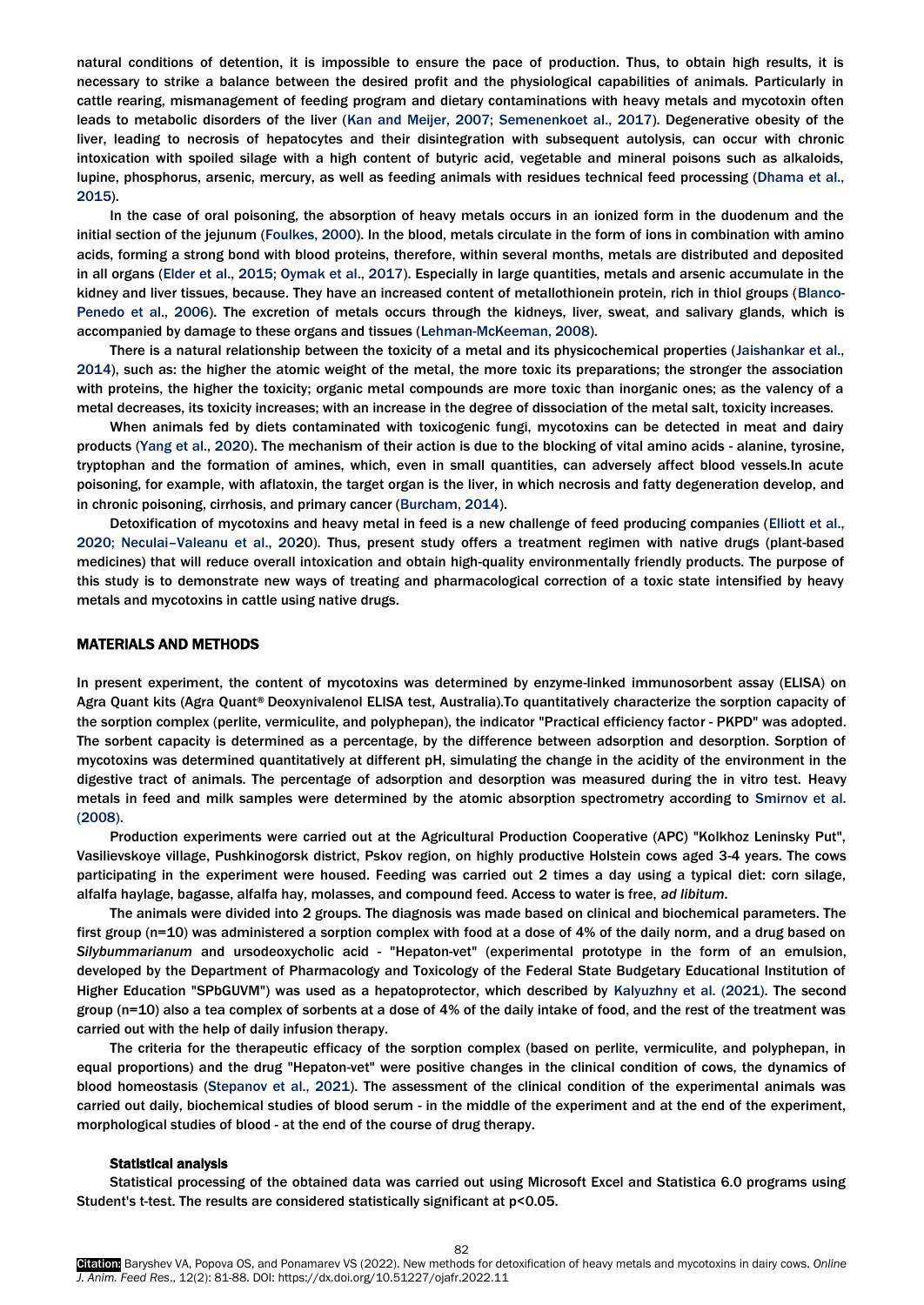# Ethical regulation

The procedure of the experiment fully complied with the Directive of the European Parliament and the Council of the European Union 2010/63/EU of September 22, 2010 on the protection of animals used for scientific purposes, and was also approved by the Bioethics Committee of the Federal State Budgetary Educational Institution of Higher Education "Saint-Petersburg State University of Veterinary Medicine".

# RESULTS AND DISCUSSION

The toxicological evaluations of the feed showed that both feed and silage on the farm contain mycotoxins, which is reflected in Table 1. Table 1 shows an assessment of the content of mycotoxins in feed in the agro-industrial complex "Kolkhoz Leninsky Put", for the complex selection of sorbents in phytobiotics, when analyzing the quantitative characteristics of the sorption capacity (indicator of the practical efficiency of the sorbent in percent). Thus, the content of T-2 toxin in the silage was 25%, higher than those in compound feed and silage, zearalenone was 10% higher, also. The content of aflatoxin exceeded was 60% higher than the than in compound feed and silage. So in the feed samples, only the T-2 indicator exceeded the normal value by 1.66%, Deoxynivalenol (DON) by 3%. To quantitatively characterize the sorption capacity, the Practical Efficiency Factor (PEF) of the sorbent was determined as a percentage, by the difference between adsorption and desorption. The data is shown in Figure 1. Figure 2 shows the content of cadmium, lead and mercury in different types of feed of the APC "Kolkhoz Leninsky Put".





Thus, the studied feeds also turned out to be safe concerning heavy metals. Thus, cadmium in feed, in comparison with the maximum permissible concentration (MPC), was lower by 44%, in the hay by 53.3%, in silage by 78%. The largest amount of cadmium was found in hay 0.14 mg/kg, 27% more than in compound feed and silage. The amount of lead in compound feed was below the limit values by 78%, in the hay by 35%, in silage by 78%. The content of mercury, as well as in the soil, was the lowest and amounted to 0.001 mg/kg in mixed fodder and silage, 0.002 mg/kg in the hay.

The state of intoxication and pathology of the liver was diagnosed based on anamnesis, clinical examination, palpation, percussion, auscultation, and the results of morphological and biochemical blood tests. Clinical examination of cows with signs of hepatosis was characterized by symptoms, manifested by general depression, muscle weakness, progressive emaciation against the background of a decrease in appetite. On the part of the gastrointestinal tract, disorders of the proventriculus (hypotension and atony), stagnation of food masses in the book, slowing down of intestinal peristalsis, as well as diarrhea, followed by constipation, were noted. The body temperature was normal or decreased to the minimum limits of the norm.

Citation: Baryshev VA, Popova OS, and Ponamarev VS (2022). New methods for detoxification of heavy metals and mycotoxins in dairy cows. *Online J. Anim. Feed Res*., 12(2): 81-88. DOI: https://dx.doi.org/10.51227/ojafr.2022.11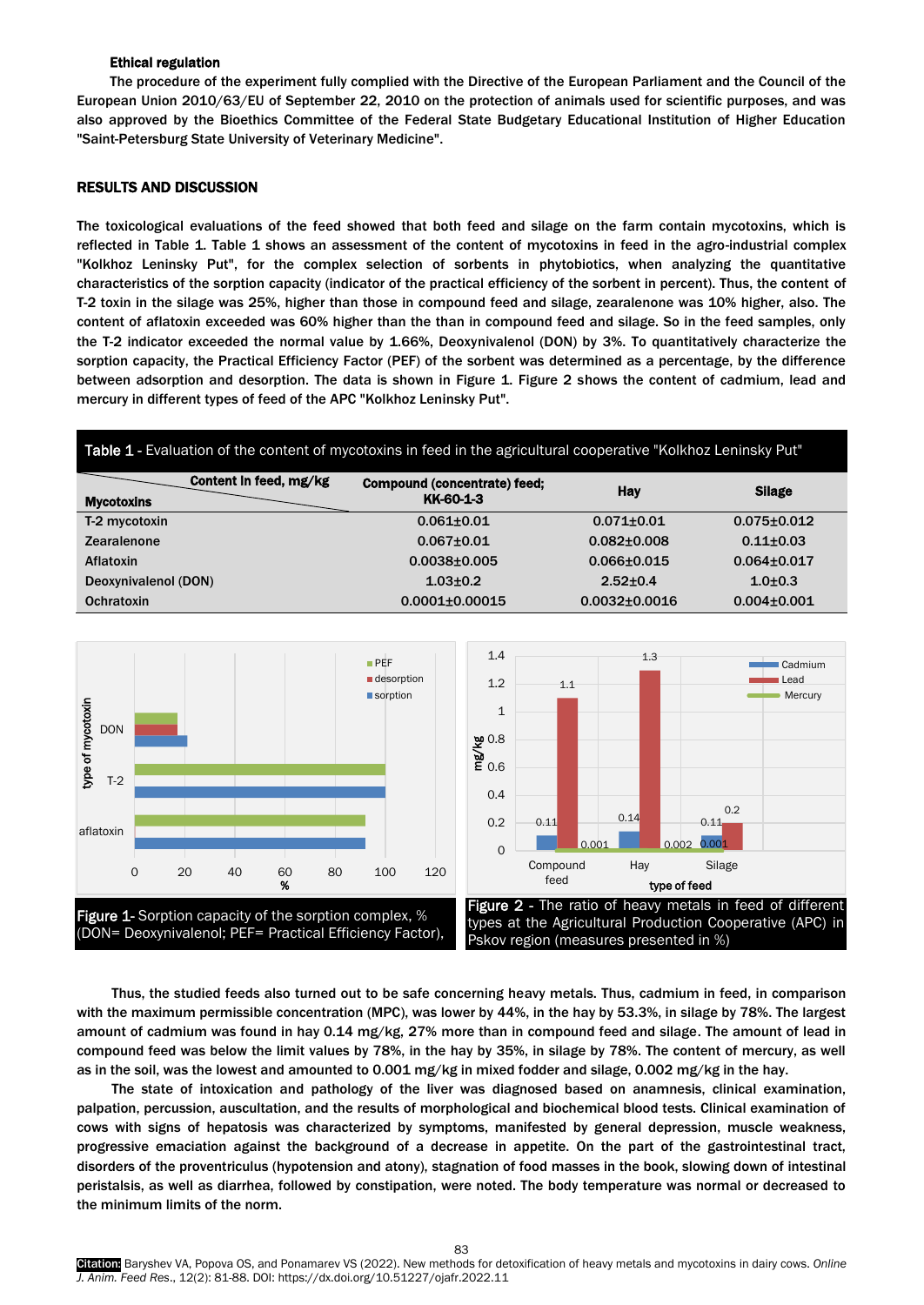In some cases, in animals on the mucous membranes of the eyes and eyelids, anemia, icterus, as well as hemorrhages of various scales, from pinpoint to diffuse, were recorded. Peeling of the epidermis was observed on the surface of the skin. With jerky palpation of the abdominal wall, the liver area was painful, and in most cases, there was a displacement of the percussion border of the liver. The boundaries of the area of hepatic blunting were localized in the range from the 13<sup>th</sup> to the 9<sup>th</sup> rib, while the shape of the percussion border was palpable in the form of a half-lobe or an elongated rhombus. To clarify the diagnosis, blood was taken from the animals for laboratory tests. A general blood test of cows found that the most significant differences between sick cows (with toxicity) and clinically healthy animals were revealed in the level of erythrocytes and hemoglobin, the values of which were lower than in healthy cows by 21.3% and 25.2%, respectively.

It was found that during the experimental period in the experimental groups, the hemoglobin content increased by 3.9% and 3.6%. According to the level of erythrocytes, there was a tendency to increase their number by 12.1% (experimental group 1) and 10.2% (experimental group 2). Color index values increased by 10.6% and 11.3%, respectively. Such a picture may be the result of regenerative processes in the hematopoietic system and positive changes in the work of the blood depositing organ - the liver. Whereas in animals that did not receive the drug, the number of red blood cells decreased by 14.2% compared with the background values of the group (Table 2).

Under the influence of drugs (complex of sorbents and "Hepaton-vet") in cows of both experimental groups, there was a decrease in the level of leukocytes by 23.2% and 21.4% relative to the background (Table 2). In control animals, on the contrary, signs of leukocytosis were noted in the blood.In cows with clinical signs of general intoxication, deviations were observed in several biochemical parameters of blood serum, manifested by hypoproteinemia and hypoalbuminemia against the background of a decrease in the protein-synthesizing function of the liver (the concentration of total protein and albumin fraction was 74% and 82% of the corresponding indicators of healthy cows). The level of urea was reduced in 61% of the samples, low glucose content was noted (Table 3).

# Table 2 -Hematological indices of cows after the application of a complex of sorbents and the drug "Hepaton-vet"  $(M+m: n=10)$

| <b>Indicator</b>                                     | <b>Experimental group</b>     | Control group              | <b>P</b> Value           |
|------------------------------------------------------|-------------------------------|----------------------------|--------------------------|
| Leukocytes $(10^9/l)$                                | $7.4 \pm 0.17$ <sup>b</sup>   | $10.5 \pm 0.26$ a          | $P \leq 0.05$            |
| Eosinophils $(109/I)$                                | $0.4{\pm}0.02$                | $0.5 \pm 0.02$             |                          |
| Neutrophils $(109/I)$                                | $2.1 \pm 0.09$                | $1.9 + 0.19$               |                          |
| Lymphocytes $(10^9/l)$                               | $4.6 \pm 0.23$                | $7.6 + 0.18$               |                          |
| Monocytes $(109/I)$                                  | $0.3{\pm}0.03$                | $0.3{\pm}0.02$             |                          |
| Eosinophils (%)                                      | $4.0 \pm 0.07$ <sup>b</sup>   | $4.5 \pm 0.06a$            | $P \leq 0.05$            |
| Stab neutrophils (%)                                 | $2.2 \pm 0.16$                | $2.4 \pm 0.18$             |                          |
| Segmented neutrophils (%)                            | $24.3 + 1.93$                 | $15.9 + 1.77$              |                          |
| Lymphocytes, %                                       | 64.9±4.28                     | 74.3±4.62                  | $\overline{\phantom{a}}$ |
| Monocytes, %                                         | $3.7 \pm 0.29$ a              | $2.9 + 0.32b$              | $P \leq 0.05$            |
| Erythrocytes $(10^{12}/I)$                           | $7.44 \pm 0.38$               | $5.21 \pm 0.4$             |                          |
| Hemoglobin $(g/I)$                                   | $109.4 \pm 5.19$ <sup>a</sup> | $93.6{\pm}4.35^{\text{b}}$ | $P \leq 0.05$            |
| Hematocrit (%)                                       | $28.4 \pm 1.46$               | $21.4 \pm 2.13$            |                          |
| Average erythrocyte volume (fL)                      | $49.7 \pm 2.5$                | $43.5 \pm 1.6$             |                          |
| Average content of hemoglobin in an erythrocyte (pg) | $17.4 \pm 0.67$               | $17.4 \pm 0.43$            |                          |
| Color indicator (units)                              | $0.96 \pm 0.06$               | $0.83{\pm}0.04$            | $\overline{\phantom{a}}$ |
| Platelets $(109/I)$                                  | $316.4 \pm 26.2$              | $232.8 \pm 34.6$           |                          |
| Average platelet volume (fL)                         | $7.0 + 0.51$                  | $5.1 \pm 0.34$             |                          |
| Thrombocrit (%)                                      | $0.5 \pm 0.04$                | $0.3{\pm}0.03$             |                          |
| erythrocyte sedimentation rate (ESR)                 | $1.2 \pm 0.06$                | $1.4 \pm 0.03$             |                          |

ntrol group: ate a complex of sorbents (consisting of perlite, vermiculite, and polyphepanin equal proportions) at a dose of 4% of the dail intake of food; Experimental group: fed a diet supplemented with 4% sorption complex and a drug based on *Silybum marianum* and ursodeoxycholic acid as a hepatoprotector named Hepaton-vet.

## Table 3 - Serum biochemical parameters of cows with hepatosis when using the "Hepaton-vet" (M±m; n=10)

| <b>Indicator</b>                 | <b>Experimental group</b> |                  | <b>Control group</b> |                 |
|----------------------------------|---------------------------|------------------|----------------------|-----------------|
|                                  | 10 <sup>th</sup> day      | $21st$ day       | 10 <sup>th</sup> day | $21st$ dav      |
| Glucose.mM/I                     | $2.09 \pm 0.12$           | $2.76 \pm 0.21$  | $2.32 + 0.14$        | $1.84 + 0.11$   |
| Cholesterol.mM/I                 | $3.94 \pm 0.3$            | $5.82 \pm 0.6*$  | $3.2 \pm 0.3$        | $3.6 \pm 0.2$   |
| Triglycerides.mM/I               | $0.15 \pm 0.04$           | $0.18 + 0.03$    | $0.16 + 0.04$        | $0.13 + 0.04$   |
| Total bilirubin. µM/I            | $11.8 + 0.6$              | $6.13 \pm 0.3**$ | $13.1 \pm 0.7$       | $11.2 \pm 0.5$  |
| Ca.mM/I                          | $2.22 \pm 0.06$           | $2.61 \pm 0.07$  | $2.11 \pm 0.11$      | $2.18 + 0.13$   |
| P.mM/I                           | $1.4 \pm 0.1$             | $2.4 \pm 0.5$    | $1.4 \pm 0.1$        | $1.7 \pm 0.2$   |
| Carotene. mg %                   | $0.43{\pm}0.03$           | $0.61 \pm 0.02$  | $0.26 \pm 0.02$      | $0.22 \pm 0.01$ |
| * $p \le 0.05$ ; ** $p \le 0.01$ |                           |                  |                      |                 |

Citation: Baryshev VA, Popova OS, and Ponamarev VS (2022). New methods for detoxification of heavy metals and mycotoxins in dairy cows. *Online J. Anim. Feed Res*., 12(2): 81-88. DOI: https://dx.doi.org/10.51227/ojafr.2022.11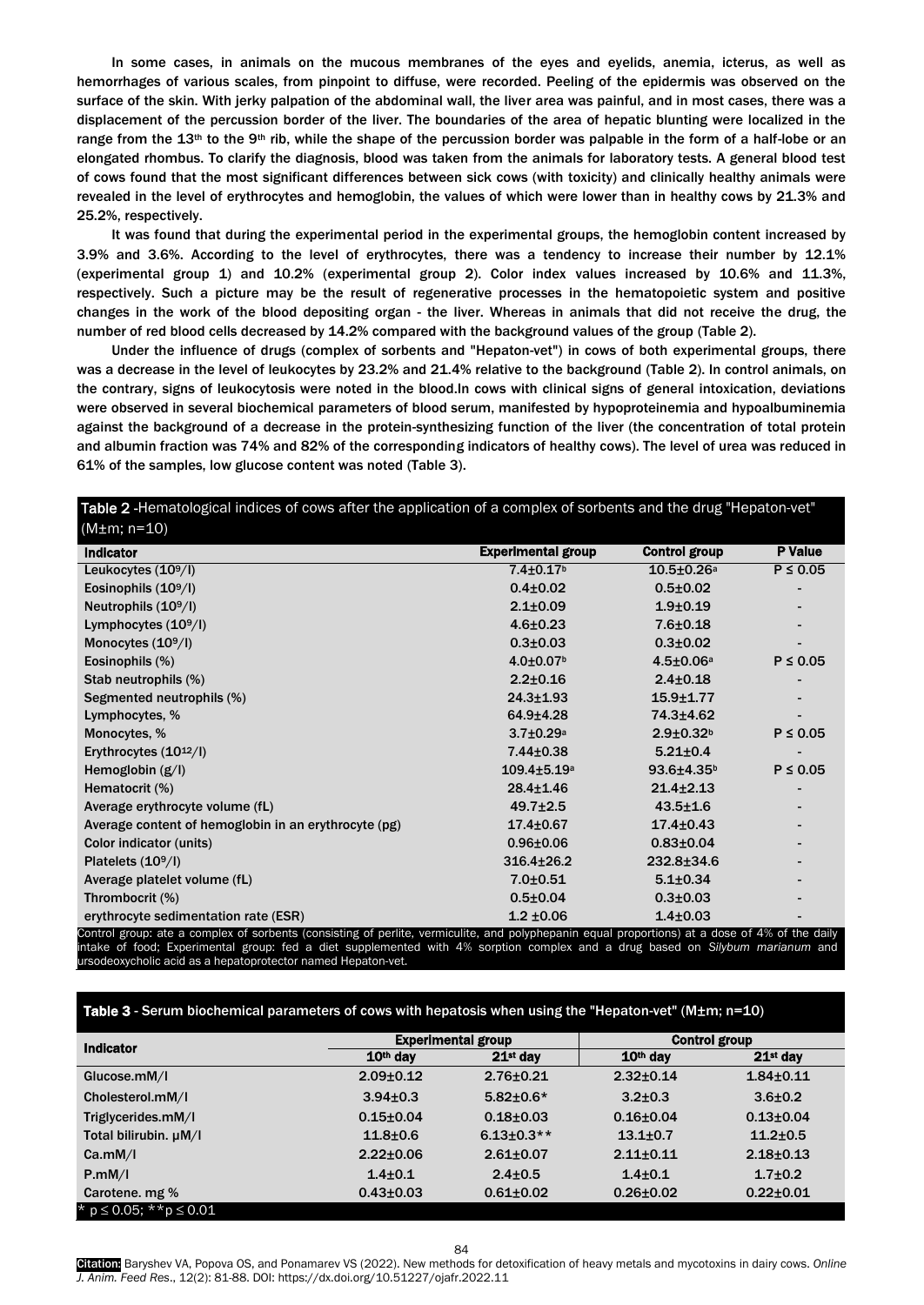|  | <b>Table 4</b> - Content of heavy metals in milk of cows for 21 days. (M $\pm$ m. n=10) |  |
|--|-----------------------------------------------------------------------------------------|--|
|--|-----------------------------------------------------------------------------------------|--|

| <b>Indicator</b>                 | <b>Experimental group</b> |                    | <b>Control group</b> |                     |
|----------------------------------|---------------------------|--------------------|----------------------|---------------------|
|                                  | 10 <sup>th</sup> day      | $21st$ day         | $10th$ dav           | $21st$ day          |
| Cadmium (Cd)mg/l                 | $0.006 \pm 0.001$         | $0.003 \pm 0.0013$ | $0.004 \pm 0.0016$   | $0.0046 \pm 0.0012$ |
| Lead $(Pb)mg/l$                  | $0.034 \pm 0.004$         | $0.0113 + 0.005$   | $0.0175 \pm 0.005$   | $0.0206 \pm 0.003$  |
| Mercury (Hg) mg/l                | $\blacksquare$            | -                  | $\blacksquare$       | $\blacksquare$      |
| * $p \le 0.05$ ; ** $p \le 0.01$ |                           |                    |                      |                     |

Against the background of increased destructive processes in liver cells, lipid peroxidation is activated, leading to the destruction of hepatocyte membranes, which causes the release of transamination enzymes - transaminases into the bloodstream. At the same time, there is a more pronounced increase in aspartate aminotransferase, on average, 1.61 times compared with the same indicator in the blood of healthy cows, which is a diagnostic criterion for the chronic course of the pathological process in liver cells, since Aspartate transaminase (AST) belongs to mitochondrial enzymes, the concentration of which increases sharply with destruction and necrosis of hepatocytes. The decrease in alanine aminotransferase was less pronounced - by 21.3-23.9% of the species norm.

An increase in the activity of alkaline phosphatase (by 2.02 times) may indicate the presence of cholestasis accompanying hepatosis provoked by toxins. The activation of this process can also explain the increase in the level of bilirubin in the blood (by 2.1-3.6 times) as a result of damage and compression of the bile capillaries. In all samples, a decrease in the level of triglycerides was recorded (Table 3), which indicates hypolipoproteinemia observed in parenchymal liver diseases. The values of carotene were low (the decrease was 1.57-4.12 times from the average limits of the species norm), which could be caused by general metabolic disorders in the body of cows, as well as deterioration in the functioning of the carotene-depositing system of the liver (Kalugniy II et al, 2021).

Thus, under the influence of complex treatment with the use of sorbents and the drug "Hepaton-vet",significant changes occurred in the biochemical homeostasis of cows. So, at the beginning of the experimental period, relative hypoproteinemia was observed in both experimental groups. At the same time, the type of proteinograms was characterized by a significant decrease in the content of albumin due to deep dystrophic changes in hepatocytes, leading to disruption in the biosynthesis of proteins of this fraction with a tendency to increase in γ-globulins (as a result of compensatory redistribution of the protein spectrum of blood serum). But already by the 12th day of therapy, there was a gradual normalization of the fractional composition of blood serum, due to an increase in the level of albumin against the background of a decrease in the level of gamma globulin fraction. At the same time, the concentration of albumins in the first group, with the use of "Hepaton-vet", by the end of the experiment increased relative to the indicators of control animals by 21.2% and 17.3%, respectively, and the concentration of the gamma globulin fraction decreased by 37.3% and 40%.

An important factor in the study of sorption medicines is their ability to absorb the main toxicants, in particular heavy metals. Heavy metals in milk samples were determined by atomic absorption spectrometry. Samples were taken from animals of the first and second groups.

At the beginning of the study, the presence of heavy metals in the experimental and control groups was significantly below the maximum allowable values. Mercury was not detected in any of the samples. The amount of cadmium in the control group by the end of the experiment increased by 15%, lead by 17%. In the experimental group, where the sorption complex and "Hepaton-vet" were used, we observed the reverse dynamics, the amount of cadmium decreased by 50%, lead by 66%. However, it should be noted that the level of heavy metals in milk in both the experimental and control groups by the end of the experiment remained within the acceptable range.

It was established that therapy with an integrated approach aimed at reducing general intoxication and maintaining the liver function, using a sorption complex based on perlite, vermiculite, and polyphepan, and the drug "Hepaton-vet", had a positive effect on the clinical and metabolic status of cows. Clinically, this was manifested by an improvement in appetite, activation of digestion processes, and normalization of the motor function of the scar. The number of ruminant periods increased on average up to 5 times per day. Starting from the third week of therapy, the condition of the skin and mucous membranes of the body improved in cows. Against this background, in animals of the control group, the clinical picture of fatty degeneration of the liver persisted.

Phytobiotics (phytosorption) are natural medicines or feed additives of plant origin, and there is numerous published studies related to potential of these components for detoxification of mycotoxins and heavy metals in farm animals (Holandaand Kim, 2020; Holanda et al., 2021a, 2021b). Essential oils that are part of phytobiotic complexes, unlike antibiotics, have a selective antimicrobial effect, inhibiting the growth of pathogenic microflora in the gastrointestinal tract, and at the same time creating conditions for the growth of "useful" probiotic microflora (Abd El-Hack et al., 2021; Krivonogova et al., 2021). The development of green technologies that make it possible to economically and effectively clean the gastrointestinal tract of animals, along with the expansion of the range of sorption preparations, is currently

85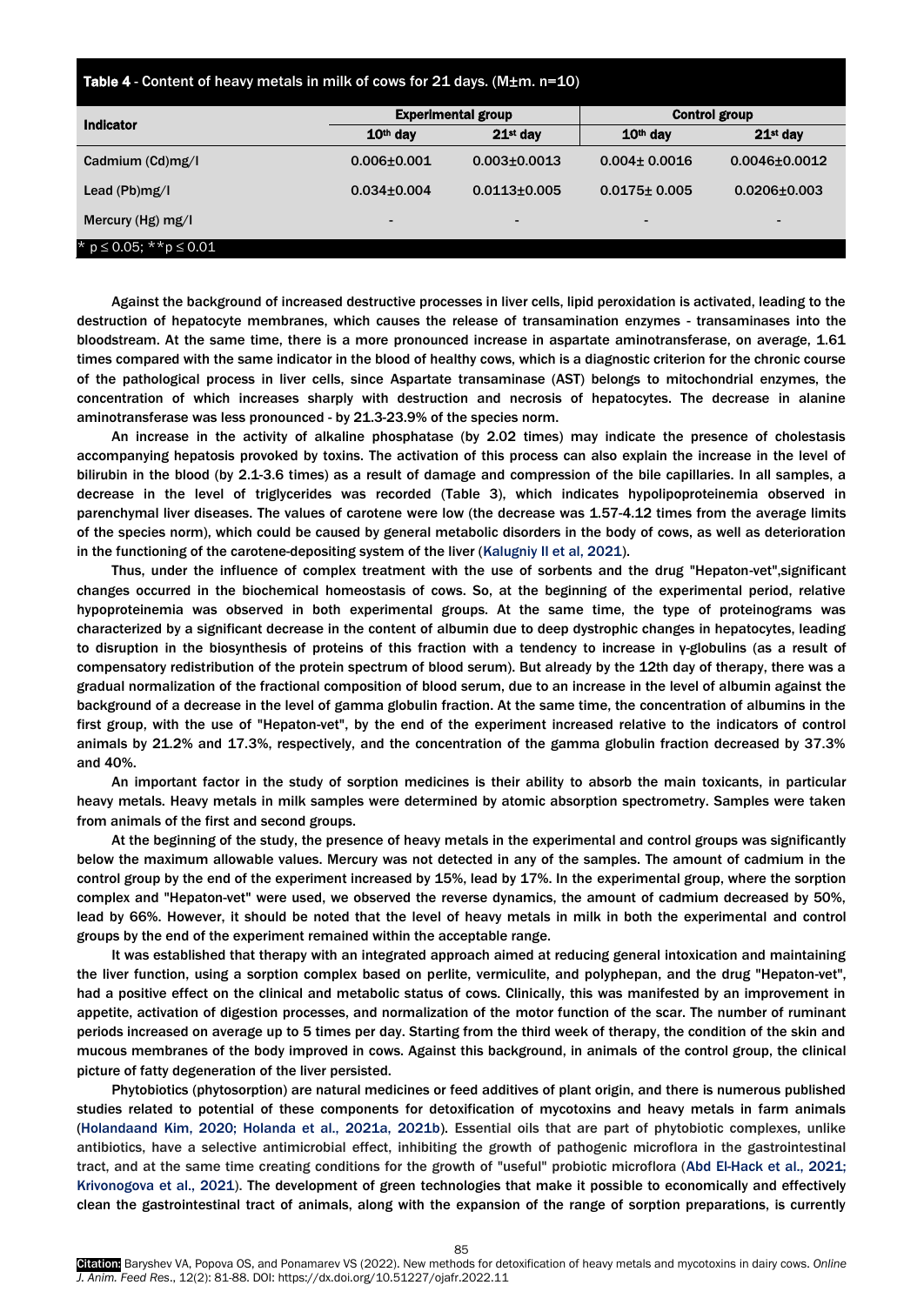promising. One of such technologies can be the addition of phytosorption complexes (FSK) to the feed (Awad et al., 2010; Nadziakiewicza et al., 2019). Known effective sorption preparations based on minerals and mineral phytosorbents are given in the following articles (Yakovlevaet al., 2016; Dauletet al., 2019). However, phytosorption complexes are more promising due to the clinical efficacy comparable to sorbents of another origin (Tiwari et al., 2006; Torok et al., 2017), while they practically do not affect livestock products, are safer in pharmaco-toxicological respect, their registration is greatly simplified by the bio waiver procedure. The joint use of phytosorption complexes together with hepatoprotectors is, in many respects, an innovative idea (Ponamarevand Popova, 2020), but is one of the most effective methods of pharmacological correction of such pathologies, taking into account their pathogenesis (Patent No. 2742414 C1).

# **CONCLUSION**

In conclusion, based on findings of present study, it is possible to evaluate the targeted treatment of animals, and we can no longer talk about the group, but the individual treatment of productive animals based on the geographical location of the enterprise, and, consequently, cost reduction and, as a result, obtaining high-quality and safe products. Thus, the study of feed for mycotoxins showed a high degree of contamination. And although the data of the study of mixed feed show the level of mycotoxins, on the verge of acceptable values, nevertheless, such feed can subsequently harm the body. The level of productivity was lower by 11.42% in cows of the control group, which received a normal diet. During the 21 days of the experiment, dietary treatment of Sorption complex - 60 grams per animal with food, "Hepaton-vet" - orally at a dose of 100 ml 1 time per day was efficient for detoxification of mycotoxin and heavy metals in cows. The proposed method, the use of a complex of sorbents, together with "Hepaton-vet", led to positive results, identifying several effects that influenced the metabolic processes in the liver, which was confirmed by the results of morpho-biochemical blood tests and clinical diagnostics of the animals' condition. Therefore, the use of complex sorption materials and hepatoprotectors, which allow leveling the negative impact of environmental factors, is very promising. The use of sorption complexes with newly developed component "Hepaton-vet"in veterinary medicine, as part of the transition to a highly productive and environmentally friendly agricultural economy, will make it possible to carry out a pharmacological correction of the toxic state intensified by heavy metals and mycotoxins in cattle using native preparations, as well as to create pure products.

# DECLARATIONS

## Corresponding author

Vladimir S. PONAMAREV; E-mail: psevdopyos@mail.ru

#### Authors' contribution

All authors have equal contribution in research and writing of the article.

## Funding information

The research has no founding resources.

## Conflict of interests

The authors have not declared any conflict of interests.

## REFERENCES

- Abd El-Hack ME, El-Saadony MT, Saad AM, Salem HM, Ashry NM, Ghanima MM, Shukry M, Swelum AA, Taha AE, El-Tahan AM, AbuQamar SF (2021). Essential oils and their nano emulsions as green alternatives to antibiotics in poultry nutrition: a comprehensive review. Poultry Science, 101(2): 101584. DOI[: https://doi.org/10.1016/j.psj.2021.101584](https://doi.org/10.1016/j.psj.2021.101584)
- Awad WA, Ghareeb K, Böhm J, Zentek J (2010). Decontamination and detoxification strategies for the Fusarium mycotoxin deoxynivalenol in animal feed and the effectiveness of microbial biodegradation. Food Additives and Contaminants, 27(4):510-520. DOI[: https://doi.org/10.1080/19440040903571747](https://doi.org/10.1080/19440040903571747)
- Blanco-Penedo I, Cruz JM, López-Alonso M, Miranda M, Castillo C, Hernández J, Benedito JL (2006). Influence of copper status on the accumulation of toxic and essential metals in cattle. Environment International, 32(7): 901-906. DOI: <https://doi.org/10.1016/j.envint.2006.05.012>
- Burcham PC (2014). Target-organ toxicity: liver and kidney. In An Introduction to Toxicology. Springer, London. pp. 151-187. DOI: [https://doi.org/10.1007/978-1-4471-5553-9\\_6](https://doi.org/10.1007/978-1-4471-5553-9_6)
- Cozma P, Apostol LC, Hlihor RM, Simion IM, and Gavrilescu M (2017). Overview of human health hazards posed by pesticides in plant products. In 2017 E-Health and Bioengineering Conference (EHB), IEEE Publication. pp. 293-296. Link[: https://ieeexplore.ieee.org/abstract/document/7995419](https://ieeexplore.ieee.org/abstract/document/7995419)
- Daulet GD, Satybaldina AE, Ulykbekova AO, et al (2019) Determination of blood cells after the injection of sorbent Into animals. Bulletin of the Kazakh National Medical University, 2: 172-176. Link: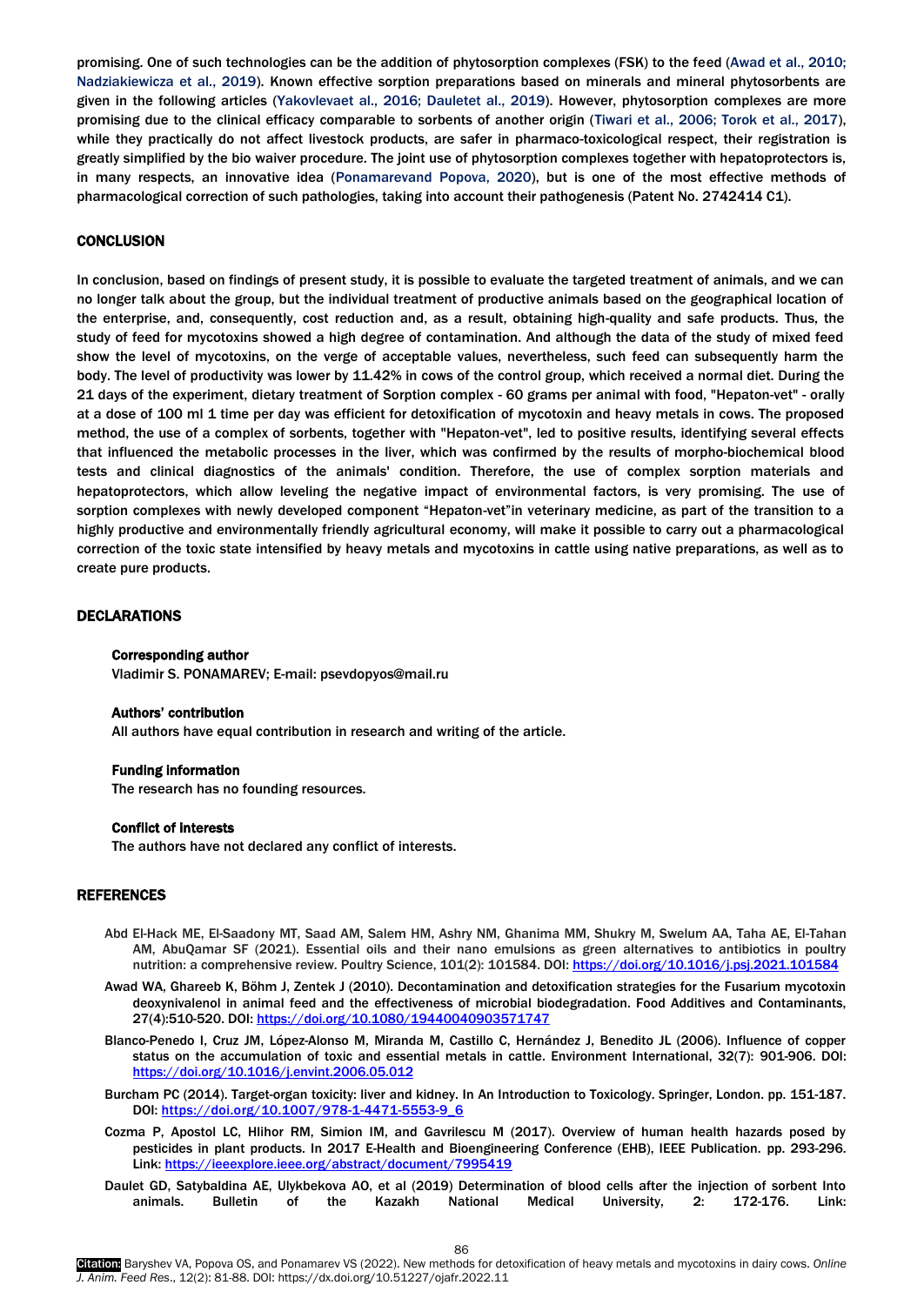<https://cyberleninka.ru/article/n/determination-of-blood-cells-after-the-injection-of-sorbent-into-animals>

- Dhama K, Karthik K, Tiwari R, Shabbir MZ, Barbuddhe S, Malik SV, Singh RK (2015). Listeriosis in animals, its public health significance (food-borne zoonosis) and advances in diagnosis and control: a comprehensive review. Veterinary Quarterly, 35(4):211-35. DOI:<https://doi.org/10.1080/01652176.2015.1063023>
- EFSA's Panel on Additives and Products or Substances used in Animal Feed (FEEDAP). European Food Safety Authority Journal. 14(8): e04563;
- Elder A, Nordberg GF, Kleinman M (2015). Routes of exposure, dose, and toxicokinetics of metals. In Handbook on the Toxicology of Metals, Academic Press, Elsevier, USA. pp. 45-74. DOI: [https://doi.org/10.1016/B978-0-444-59453-](https://doi.org/10.1016/B978-0-444-59453-2.00003-2) [2.00003-2](https://doi.org/10.1016/B978-0-444-59453-2.00003-2)
- Elliott CT, Connolly L, and Kolawole O (2020). Potential adverse effects on animal health and performance caused by the addition of mineral adsorbents to feeds to reduce mycotoxin exposure. Mycotoxin Research, 36(1):115-126. DOI: <https://doi.org/10.1007/s12550-019-00375-7>
- Foulkes EC (2000). Transport of toxic heavy metals across cell membranes (44486). Proceedings of the Society for Experimental Biology and Medicine, 223(3):234-240. DOI[: https://doi.org/10.1177%2F153537020022300304](https://doi.org/10.1177%2F153537020022300304)
- Gallo A, Giuberti G, Frisvad JC, Bertuzzi T, and Nielsen KF (2015). Review on mycotoxin issues in ruminants: Occurrence in forages, effects of mycotoxin ingestion on health status and animal performance and practical strategies to counteract their negative effects. Toxins, 7(8): 3057-3111. DOI[: https://doi.org/10.3390/toxins7083057](https://doi.org/10.3390/toxins7083057)
- Haque MA, WangY, Shen Z, Li X, Saleemi MK, and He C (2020). Mycotoxin contamination and control strategy in human, domestic animal and poultry: A review. Microbial pathogenesis, 142: 104095. DOI: <https://doi.org/10.1016/j.micpath.2020.104095>
- Holanda DM, Kim SW (2020). Efficacy of mycotoxin detoxifiers on health and growth of newly-weaned pigs under chronic dietary challenge of deoxynivalenol. Toxins, 12(5):311. DOI[: https://doi.org/10.3390/toxins12050311](https://doi.org/10.3390/toxins12050311)
- Holanda DM, Kim YI, Parnsen W, Kim SW (2021a). Phytobiotics with Adsorbent to Mitigate Toxicity of Multiple Mycotoxins on Health and Growth of Pigs. Toxins, 13(7):442. DOI:<https://doi.org/10.3390/toxins13070442>
- Holanda DM, Kim SW (2021b). Investigation of the efficacy of mycotoxin-detoxifying additive on health and growth of newlyweaned pigs under deoxynivalenol challenges. Animal bioscience, 34(3): 405–416. DOI: <https://doi.org/10.5713/ajas.20.0567>
- Jaishankar M, Tseten T, Anbalagan N, Mathew BB, Beeregowda KN (2014). Toxicity, mechanism and health effects of some heavy metals. Interdisciplinary toxicology, 7(2): 60-72. Link[: https://sciendo.com/pdf/10.2478/intox-2014-0009](https://sciendo.com/pdf/10.2478/intox-2014-0009)
- Kan CA, and Meijer GAL(2007). The risk of contamination of food with toxic substances present in animal feed. Animal feed science and technology, 133(1-2): 84-108. DOI[: https://doi.org/10.1016/j.anifeedsci.2006.08.005](https://doi.org/10.1016/j.anifeedsci.2006.08.005)
- Kalugniy II, Markova DS, Yashin AV, Prusakov AV, Ponamarev VS, and Andreeva NL (2021) Diagnosis of hepatopathy in Holstein cattle with metabolic disorders. IOP conference series: earth and environmental science: Agriculture, field cultivation, animal husbandry, forestry and agricultural products Сер. 2. P. 022029. DOI: <https://doi.org/10.1088/1755-1315/723/2/022029>
- Krivonogova A, Isaeva A, Chentsova A, Musikhina N, Petropavlovsky M (2021). The influence of phytobiotic based on essential oils of *Salvia sclarea, Mentha canadensis, Mentha piperita and Coriandrum sativum* on pathogenic microorganisms of lactating cow udder. E3S Web of Conferences, 282: 04013. DOI: <https://doi.org/10.1051/e3sconf/202128204013>
- Lehman-McKeeman LD (2008). Absorption, distribution, and excretion of toxicants. Casaret and Doull's toxicology: the basic science of poisons. McGraw-Hill, New York. pp. 131-159. Link: [https://accesspharmacy.mhmedical.com/content.aspx?bookid=1540&sectionid=92525314](https://accesspharmacy.mhmedical.com/content.aspx?bookid=1540§ionid=92525314)
- Nadziakiewicza M, Kehoe S, Micek P (2019). Physico-chemical properties of clay minerals and their use as a health promoting feed additive. Animals, 9(10):714. DOI:<https://doi.org/10.3390/ani9100714>
- Neculai–Valeanu AN, Ungureanu E, Creangă Ș (2020). Innovative approaches for the analysis and decontamination of mycotoxins from feed and milk. Romanian Biotechnological Letters, 25(1): 1304-1310. DOI: <http://dx.doi.org/10.25083/rbl/25.1/1304.1310>
- Oymak T, Ulusoy Hİ, Hastaoglu E, Yılmaz V, Yıldırım Ş (2017). Some heavy metal contents of various slaughtered cattle tissues in Sivas-Turkey. Journal of the Turkish Chemical Society Section A: Chemistry, 4(3):721-728. DOI: <https://doi.org/10.18596/jotcsa.292601>
- Patent No. 2742414 C1 Russian Federation, IPC A61K 31/198, A61K 31/355, A61K 31/575 Complex preparation with hepatoprotective activity for cattle: № 2020120624: application 06/16/2020: 02/05/2021.publ. V. S. Ponamarev, N. L. Andreeva, V. A. Baryshev, O. S. Popova
- Ponamarev VS, and Popova OS (2020). The effect of the Hepaton drug in combination with a phytosorption complex on the level of endogenous intoxication. Issues Of Regulatory And Legal Regulation In Veterinary Medicine. 3: 124-125. Link: <https://spbguvm.ru/wp-content/uploads/2020/10/3-2020.1.pdf>
- Rigby H, and Smith SR (2020). The significance of cadmium entering the human food chain via livestock ingestion from the agricultural use of biosolids, with special reference to the UK. Environment International, 143: 105844. DOI: <https://doi.org/10.1016/j.envint.2020.105844>
- Rodrigues SM, and Römkens PF (2018). Human health risks and soil pollution. In Soil Pollution. Academic Press. pp. 217- 250. DOI[: https://doi.org/10.1016/B978-0-12-849873-6.00009-1](https://doi.org/10.1016/B978-0-12-849873-6.00009-1)
- Semenenko MP, Kuzminova EV, Tyapkina EV, Abramov AA, Semenenko KA (2017) Molecules of medium mass as an integral indicator of endogenous intoxication in the diagnosis of hepatopathy and its effect on improving the economic efficiency of veterinary measures in the field of dairy farming. Journal of Pharmaceutical Sciences and Research, 9(9):